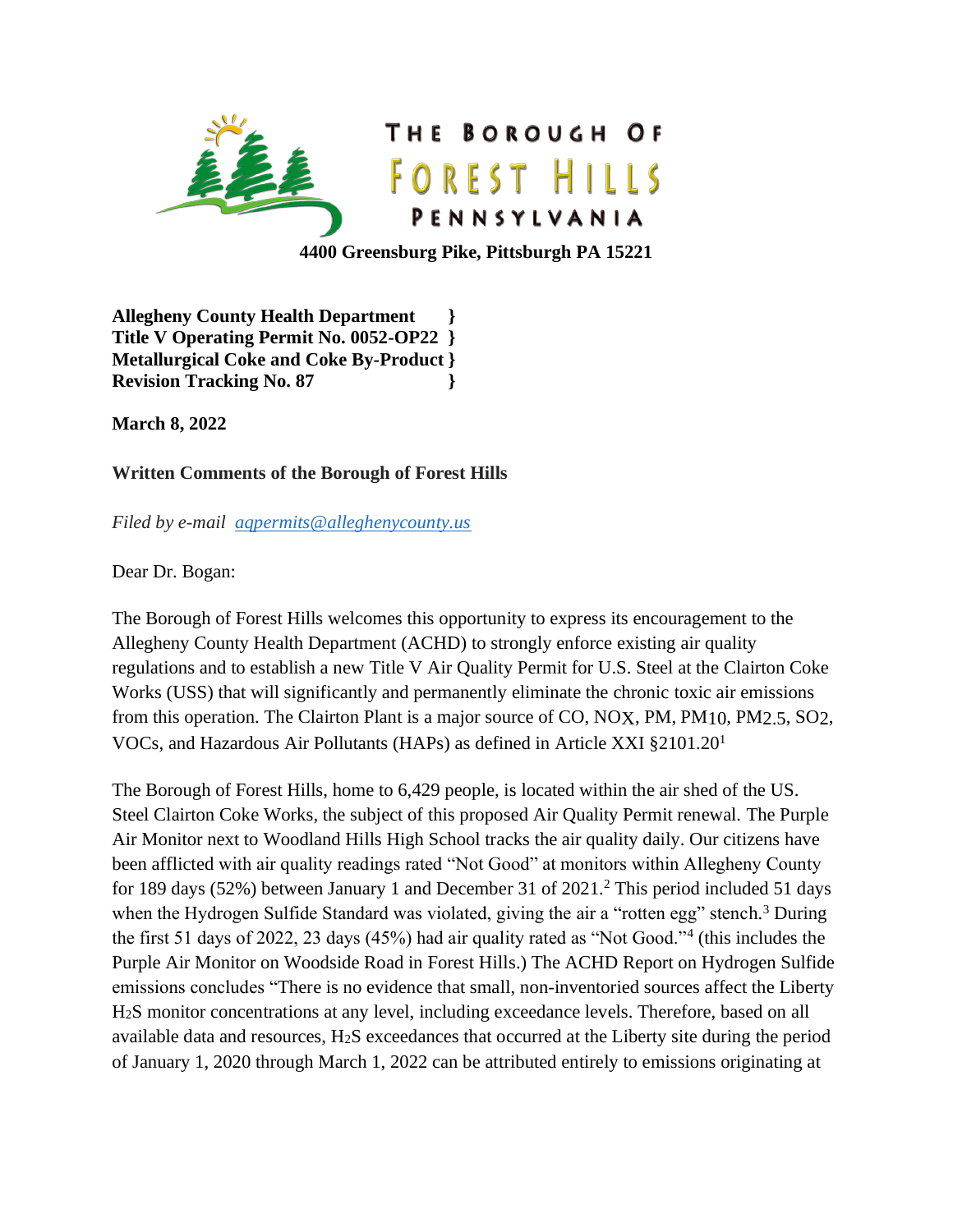US Steel's Clairton coking facility"<sup>5</sup> Hydrogen Sulfide emissions have been associated with chronic respiratory distress and other symptoms.

The operations at the U.S. Steel Clairton Coke Works contribute daily to the poor air quality of our area. The Air Quality Permit for the Clairton Coke Works expired in 2017. Since that time, there have been ongoing negotiations between the U.S. Steel and the ACHD. However, we are concerned about the ongoing pattern of failure to redress longstanding issues that affect the health of our community. The December 24, 2018 fire and explosion at the Clairton Coke Works resulting from deterioration of the piping in the structure destroyed the air pollution control and monitoring equipment within the plant. The plant operated without pollution controls until April 3, 2019. Untreated coke oven gases were piped to the taller emissions stack at the Irwin works where they were dispersed over a wider area, farther from monitoring stations. On June 27, 2019, ACHD and US Steel entered into a Settlement Agreement specifying a series of corrective actions to improve the emissions from the Clairton Coke Works.<sup>6</sup> The ACHD has imposed a series of fines on US Steel for failure to comply with pollution abatement orders, most recently fines of \$859,300 for Article XXI Air Pollution Control violations and permit violations that the health department says occurred at Clairton Coke Works during the second, third and fourth quarters of 2021.<sup>7</sup> US Steel has appealed the fines and the orders. Nevertheless, the plant continues operation and there has been no permanent remediation to the underlying problems of chronic emission violations. This pattern of promises, failure to comply, fines and court challenges has gone on for over 50 years.

In April 2021, U.S. Steel announced that it would retire three of its oldest batteries by the first quarter of 2023, as it backed away from previously announced \$1 billion in local investments.<sup>8</sup> Since that time, USS has made an investment of \$3 Billion in an electric arc steel mill in Osceola Arkansas, to begin operation in 2024.<sup>9</sup> We are concerned that US Steel emissions from the Clairton Coke Works will continue unabated and that our air quality will continue to deteriorate without stronger air quality control by the ACHD.

Poor air quality has a direct negative affect on all citizens within the plume of these ongoing emissions. Nearly 90% of the point source cancer risk estimated in Allegheny County is attributable to coke oven emissions, with 90% of those emissions coming from the Clairton facility.<sup>10</sup> Senior citizens and children, 25.2% of our population, are more susceptible to health effects from chronic air pollution.<sup>11</sup> A recent study of asthma rates in Clairton, Woodland Hills, Allegheny Valley, Northgate, and Gateway school districts showed the presence of asthma in 22.5% of the children, compared to a national average of 8.2%.<sup>12</sup> In older adults, air pollution was linked to a greater chance of developing several neurological disorders, including Parkinson's disease, Alzheimer's disease, and other dementias. Hospital admissions data from 63 million older adults in the U.S., obtained over 17 years (2000-2016), was analyzed along with estimated PM 2.5 concentrations by zip code to conduct the study.<sup>13</sup>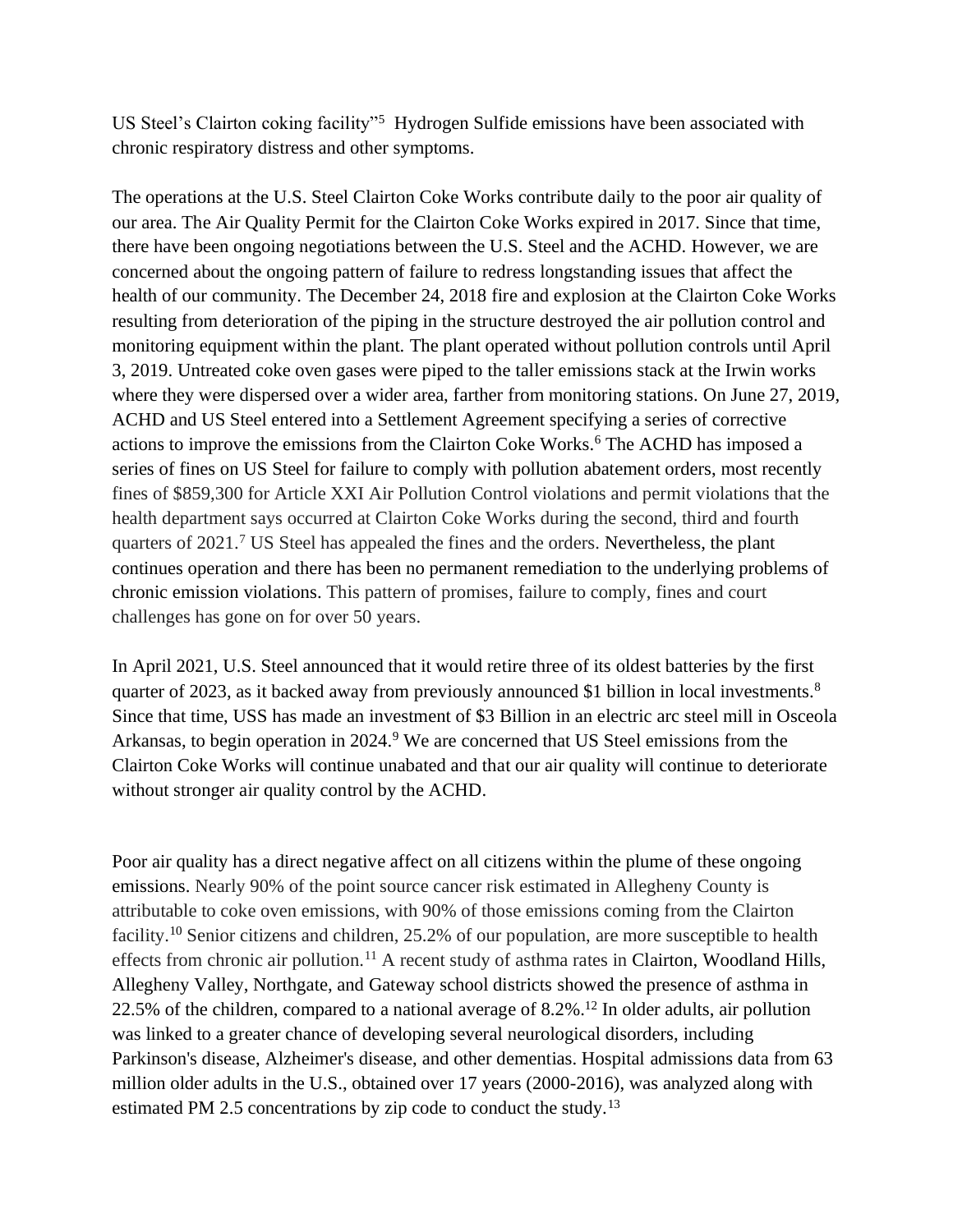Air pollution exposure is associated with oxidative stress and inflammation in human cells, which may lay a foundation for chronic diseases and cancer. In 2013, the International Agency for Research on Cancer of the World Health Organization (WHO) classified air pollution as a human carcinogen.<sup>14</sup> For the sake of protecting the health and well-being of our citizens, the ACHD must adopt a more effective and enforceable Air Permit for the U.S. Steel Clairton Coke Works.

The Borough of Forest Hills makes four recommendations to the ACHD in considering the renewal of the US Steel Air Quality Permit for the Clairton Coke Works:

- **1. Require the immediate closure of Batteries 1, 2, and 3 to reduce air emissions by 17 percent.** ACHD should codify in the Permit US Steel's public commitment to shut down their oldest coke oven batteries (No. 1, No. 2, and No. 3) and to do so by the first quarter of 2023. This would likely improve air quality and community health. Because of loopholes in clean air rules for older plants, those batteries are legally permitted to emit two to three times more pollution than newer coke ovens. Batteries 1, 2, and 3 are nearly 70 years old, and should have been upgraded or replaced decades ago.
- **2. ACHD must take action to make U.S. Steel comply with local air pollution rules.** Actions stipulated in the Settlement Agreement have not been carried out. US Steel pays the fines and appeals the orders in court and continues polluting unabated. ACHD should not rely on self-reporting of emissions monitoring by US Steel. Rather, ACHD should install real-time monitors around the plant that report directly to ACHD Air Quality Program staff and members of the community to measure PM2.5, sulfur compounds, and air toxics. ACHD must revise the permit to stop the ongoing emissions violations by requiring the plant to cease operations from specific batteries until the source of the violations is certified as corrected. This action is within the powers of the ACHD under **Section 2109.03 Enforcement** of its regulations.
- **3. The new Permit must specify an enforceable Compliance Plan for bringing the chronic air emission violations into compliance.** The actions specified in this Compliance Plan must be enforced by ceasing operations of the non-compliant facilities or parts of facilities until the corrections have been completed. U.S. Steel must spend money to fix air pollution problems at its Clairton Coke Works in a manner that permanently improves air quality. Fines alone have proven ineffective in assuring compliance in these operations. All fines collected should be distributed to affected communities to address health protection actions.
- **4. The ACHD must act as soon as possible to update its air permit regulations and standards**. The conditions we experience now call for urgent action to reduce or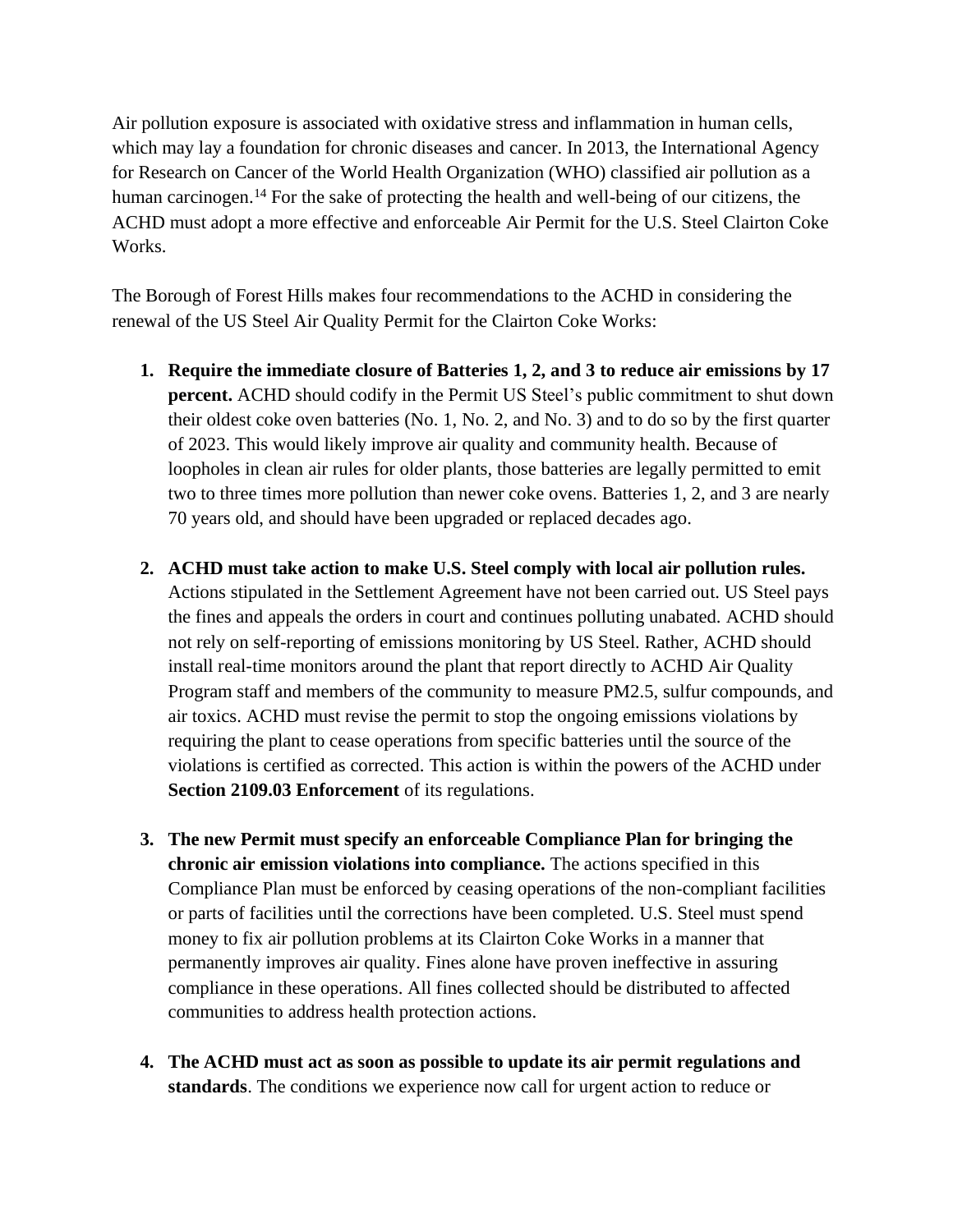eliminate the combustion of fossil fuels to address crisis levels of carbon emissions.<sup>15</sup> As the economy of our region moves toward a more high-tech profile, the quality of life will be a factor in determining the participation of communities in the Mon Valley, including Forest Hills. A constant rating of "Not Good" air quality seriously impedes the prospects for new opportunities and investment. Generations of children have grown up with increased risk of asthma, and elderly and other sensitive populations experience asthma and respiratory distress at levels three times higher than the national average. For all our citizens who live with the constant pollution from this operation, fines do not alleviate the distress.

We recognize that regulating an entity of the vintage of the US Steel Coke Works and associated steelmaking facilities poses a severe challenge. Layers upon layers of legal entanglement have been piled on, complicated by the politics of keeping in the good graces of a traditionally major employer. However, the conditions of today demand that we address reality: this hundred-yearold facility has a significant and continuing negative effect on the health of citizens throughout the Mon Valley who must live in the plume of uncontrolled emissions. It is the obligation of the ACHD to protect the health of all the citizens of Allegheny County. We urge you to stand for the Constitution of the Commonwealth of Pennsylvania assurance to all its citizens:

"**The people have a right to clean air, pure water, and to the preservation of the natural, scenic, historic and esthetic values of the environment**." Article 1 §27

## **We hereby incorporate by reference the Technical Comments of the Environmental Integrity Project.**

Respectfully submitted on behalf of the Borough of Forest Hills, as approved on March 8, 2022.

Sincerely,

Taterie M. DMarco

Patricia M. DeMarco, Ph.D. Vice President Forest Hills Borough Council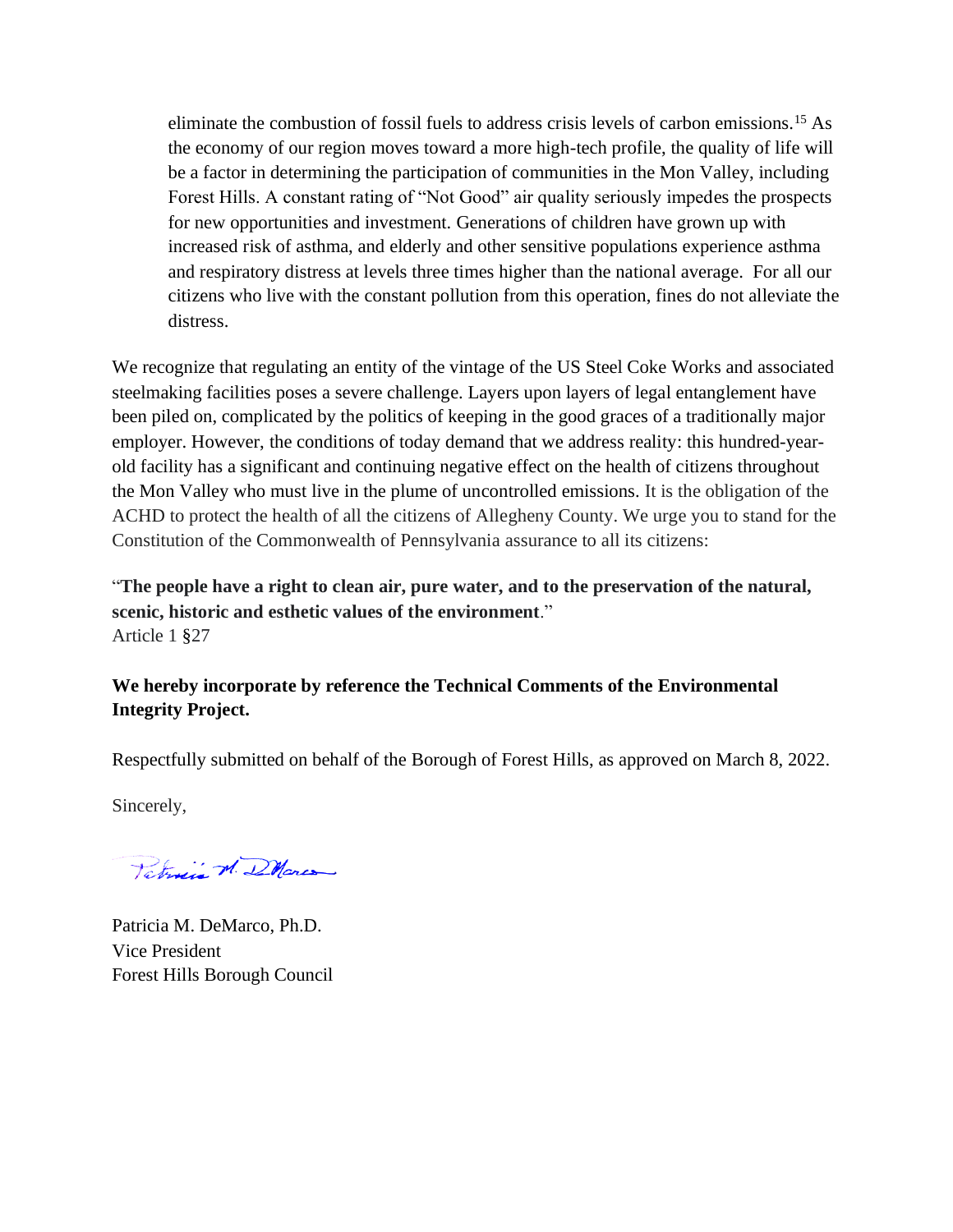## **Citations and Resources:**

<sup>1</sup> U.S. Steel Clairton Coke Works DRAFT Title V Operating Permit #0052-OP22 [uss-clairton](uss-clairton-tvop-draft.pdf)[tvrv-draft.pdf](uss-clairton-tvop-draft.pdf)

<sup>2</sup>United States Environmental Protection Agency. Air Data AQI Plot <https://www.epa.gov/outdoor-air-quality-data/air-data-aqi-plot> Accessed March 6, 2022

<sup>3</sup> Patrick Campbell. Group Against Smog and Pollution. "Tuesday Marked First Hydrogen Sulfide Exceedance of the Year for Allegheny County. January 5, 2022. [https://gasp](https://gasp-pgh.org/2022/01/05/tuesday-marked-first-hydrogen-sulfide-exceedance-of-the-year-for-allegheny-county/)[pgh.org/2022/01/05/tuesday-marked-first-hydrogen-sulfide-exceedance-of-the-year-for](https://gasp-pgh.org/2022/01/05/tuesday-marked-first-hydrogen-sulfide-exceedance-of-the-year-for-allegheny-county/)[allegheny-county/](https://gasp-pgh.org/2022/01/05/tuesday-marked-first-hydrogen-sulfide-exceedance-of-the-year-for-allegheny-county/) Accessed March 6, 2022.

<sup>4</sup> United States Environmental Protection Agency. Air Data AQI Plot <https://www.epa.gov/outdoor-air-quality-data/air-data-aqi-plot> Accessed March 6, 2022.

<sup>5</sup> Allegheny County Health Department. Analysis and Attribution of Hydrogen Sulfide (H2S) Exceedances at the Liberty Monitoring Site from January 1, 2020 through March 1, 2022. Allegheny County Health Department, Air Monitoring Program. March 3, 2022. [https://www.alleghenycounty.us/uploadedFiles/Allegheny\\_Home/Health\\_Department/Programs/](https://www.alleghenycounty.us/uploadedFiles/Allegheny_Home/Health_Department/Programs/Air_Quality/H2S_Report_03032022.pdf) [Air\\_Quality/H2S\\_Report\\_03032022.pdf](https://www.alleghenycounty.us/uploadedFiles/Allegheny_Home/Health_Department/Programs/Air_Quality/H2S_Report_03032022.pdf) Accessed March 6, 2022

<sup>6</sup> Allegheny County Health Department. Air Quality Program. In the Matter of: United States Steel Corporation- Mon Valley Works. Order #19060 Settlement Agreement and Order. June 27, 2019.

[https://www.alleghenycounty.us/uploadedFiles/Allegheny\\_Home/Health\\_Department/Resources](https://www.alleghenycounty.us/uploadedFiles/Allegheny_Home/Health_Department/Resources/Legal/Docket/USS-ACHD-Settlement-Agreement-and-Order-190604.pdf) [/Legal/Docket/USS-ACHD-Settlement-Agreement-and-Order-190604.pdf](https://www.alleghenycounty.us/uploadedFiles/Allegheny_Home/Health_Department/Resources/Legal/Docket/USS-ACHD-Settlement-Agreement-and-Order-190604.pdf) Accessed March 6, 2022

<sup>7</sup>Jordan Hronec. "Health Department Hits US Steel with Penalties." Pittsburgh Business Times. March 4, 2022. [https://www.bizjournals.com/pittsburgh/news/2022/03/04/health-department](https://www.bizjournals.com/pittsburgh/news/2022/03/04/health-department-hits-u-s-steel-with-penalties.html)[hits-u-s-steel-with-penalties.html](https://www.bizjournals.com/pittsburgh/news/2022/03/04/health-department-hits-u-s-steel-with-penalties.html) Accessed March 6, 2022.

<sup>8</sup> Oliver Morrison. "US Steel announces closure of several of Clairton's "dirtiest" coke oven batteries." Public Source. April 30, 2021. [https://www.publicsource.org/mon-valley-clairton-us](https://www.publicsource.org/mon-valley-clairton-us-steel-coke-works-pollution-f-grade-air-quality/)[steel-coke-works-pollution-f-grade-air-quality/](https://www.publicsource.org/mon-valley-clairton-us-steel-coke-works-pollution-f-grade-air-quality/) Accessed March 6, 2022.

<sup>9</sup> Manufacturing.Net. "U.S. Steel Bringing \$3 B Mill to Arkansas." Associated Press. January 12, 2022. [https://www.manufacturing.net/supply-chain/news/21993054/us-steel-bringing-3-billion](https://www.manufacturing.net/supply-chain/news/21993054/us-steel-bringing-3-billion-mill-to-northeast-arkansas)[mill-to-northeast-arkansas](https://www.manufacturing.net/supply-chain/news/21993054/us-steel-bringing-3-billion-mill-to-northeast-arkansas) Accessed March 6, 2022.

<sup>10</sup> Cancer and Environment Network of Southwestern Pennsylvania. "National Air Toxics Assessment and Cancer Risk in Allegheny County Pennsylvania. Updated May 2021. <https://censwpa.org/wp-content/uploads/2021/07/NATA-Factsheet.pdf> Accessed March 7, 2022